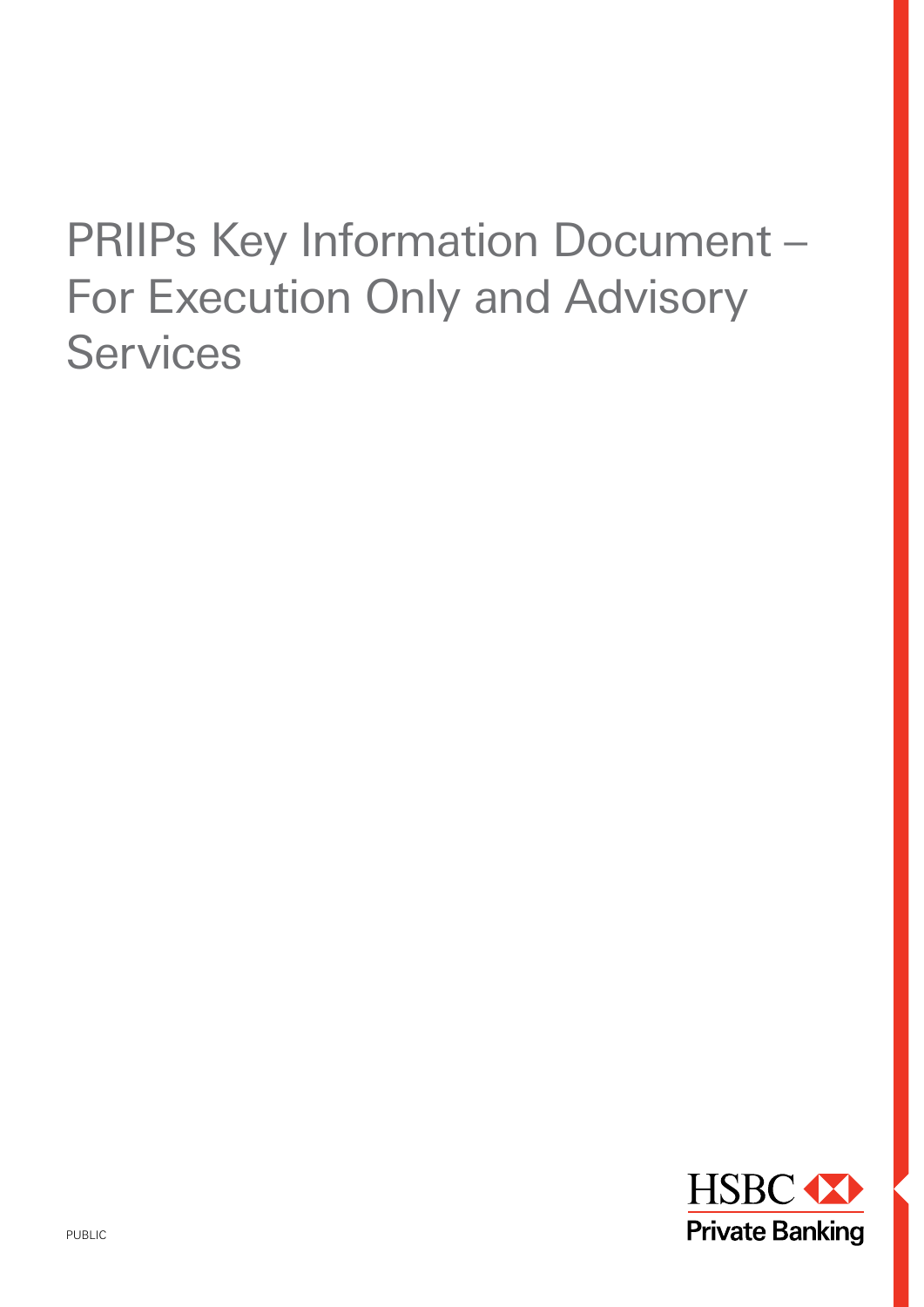# **Introducing PRIIPS**

From 1 January 2018 the *Packaged Retail and Insurance-based Investment Products Regulation ("PRIIPs Regulation")* will be introduced.

The Regulation aims to increase the transparency and comparability of in scope investment products through the issue of a standardised disclosure document; the Key Information Document (KID). The KID is intended to make it easier for investors to understand and compare the key features, risks, rewards and costs of different products in scope of PRIIPs.

#### **How the PRIIPs Regulation affects you**

The PRIIPs Regulation applies to all products, where the amount repayable is subject to fluctuation because of exposure to reference values, or is subject to the performance of one or more assets which are not directly purchased by the investor. This includes products such as investment funds, life insurance policies with an investment element, structured products and structured deposits.

The regulation applies to purchases of these types of products by Retail Investors who are resident within the EEA, regardless of their nationality.

#### **The Key Information Document (KID)**

A KID must be provided before each transaction so that you, the investor, can compare different products that are in scope of the PRIIPs Regulation and make an informed choice on whether to invest. In the case of our Foreign Exchange (FX) products, so as not to delay execution, we will make illustrative KIDS available for the most commonly traded currency pairs and durations via a dedicated Website https://priips.hsbcp or in paper form as agreed with you. For other products, KIDs will be provided to you on a trade-by-trade basis, before you trade.

It is important to read the KID carefully before you trade so that you fully understand the nature, risks, costs, potential gains and losses of the product.

#### **KID content**

The KID is a standardised document and all product manufacturers are required to include the same information and explanations. We have explained below the key elements of this document:

| This document provides you with key information about this investment product. It is not marketing material. The information is required by law to<br>help you understand the nature, risks, costs, potential gains and losses of this product and to help you compare it with other products.<br>Product<br><b>Product name</b><br>90 days Forward Foreign Exchange Contract on EUR/USD (the product)<br>HSBC Private Bank (UK) Limited, 78 St James's Street, SW1A 1JB London, United Kingdom,<br><b>Product Manufacturer</b><br>our website www.hsbc.com, for more information call +44 20 7860 5000<br>Competent regulatory authority<br><b>Financial Conduct Authority</b><br>January 5, 2018 13:31 CET<br>Date of production of the KID<br>Please note: You are about to purchase a product that is not simple and may be difficult to understand.<br>I. What is this product?<br>Type: The product is an "over-the-counter" (OTC) Forward Foreign Exchange Contract derivatives contract.<br>Objectives: The product is a complex financial instrument linked to the exchange rate between Euro (EUR) and US Dollar (USD) (the underly-<br>ing, see table below). |  |
|--------------------------------------------------------------------------------------------------------------------------------------------------------------------------------------------------------------------------------------------------------------------------------------------------------------------------------------------------------------------------------------------------------------------------------------------------------------------------------------------------------------------------------------------------------------------------------------------------------------------------------------------------------------------------------------------------------------------------------------------------------------------------------------------------------------------------------------------------------------------------------------------------------------------------------------------------------------------------------------------------------------------------------------------------------------------------------------------------------------------------------------------------------------------------|--|
|                                                                                                                                                                                                                                                                                                                                                                                                                                                                                                                                                                                                                                                                                                                                                                                                                                                                                                                                                                                                                                                                                                                                                                          |  |
|                                                                                                                                                                                                                                                                                                                                                                                                                                                                                                                                                                                                                                                                                                                                                                                                                                                                                                                                                                                                                                                                                                                                                                          |  |
|                                                                                                                                                                                                                                                                                                                                                                                                                                                                                                                                                                                                                                                                                                                                                                                                                                                                                                                                                                                                                                                                                                                                                                          |  |
|                                                                                                                                                                                                                                                                                                                                                                                                                                                                                                                                                                                                                                                                                                                                                                                                                                                                                                                                                                                                                                                                                                                                                                          |  |
|                                                                                                                                                                                                                                                                                                                                                                                                                                                                                                                                                                                                                                                                                                                                                                                                                                                                                                                                                                                                                                                                                                                                                                          |  |
|                                                                                                                                                                                                                                                                                                                                                                                                                                                                                                                                                                                                                                                                                                                                                                                                                                                                                                                                                                                                                                                                                                                                                                          |  |
|                                                                                                                                                                                                                                                                                                                                                                                                                                                                                                                                                                                                                                                                                                                                                                                                                                                                                                                                                                                                                                                                                                                                                                          |  |
|                                                                                                                                                                                                                                                                                                                                                                                                                                                                                                                                                                                                                                                                                                                                                                                                                                                                                                                                                                                                                                                                                                                                                                          |  |
|                                                                                                                                                                                                                                                                                                                                                                                                                                                                                                                                                                                                                                                                                                                                                                                                                                                                                                                                                                                                                                                                                                                                                                          |  |
|                                                                                                                                                                                                                                                                                                                                                                                                                                                                                                                                                                                                                                                                                                                                                                                                                                                                                                                                                                                                                                                                                                                                                                          |  |
|                                                                                                                                                                                                                                                                                                                                                                                                                                                                                                                                                                                                                                                                                                                                                                                                                                                                                                                                                                                                                                                                                                                                                                          |  |
|                                                                                                                                                                                                                                                                                                                                                                                                                                                                                                                                                                                                                                                                                                                                                                                                                                                                                                                                                                                                                                                                                                                                                                          |  |
|                                                                                                                                                                                                                                                                                                                                                                                                                                                                                                                                                                                                                                                                                                                                                                                                                                                                                                                                                                                                                                                                                                                                                                          |  |
| By entering into this product, you are required to sell EUR (the sale currency) against USD (the purchase currency) on April 5, 2018 (the ma-                                                                                                                                                                                                                                                                                                                                                                                                                                                                                                                                                                                                                                                                                                                                                                                                                                                                                                                                                                                                                            |  |
| turity date) at a fixed EUR/USD exchange rate (the forward exchange rate) in an amount equal to the contractual amount irrespective of the                                                                                                                                                                                                                                                                                                                                                                                                                                                                                                                                                                                                                                                                                                                                                                                                                                                                                                                                                                                                                               |  |
| performance of the underlying.<br>Having fixed the exchange rate upfront, on the expiration date:                                                                                                                                                                                                                                                                                                                                                                                                                                                                                                                                                                                                                                                                                                                                                                                                                                                                                                                                                                                                                                                                        |  |
| If the EUR appreciates against USD, you will receive fewer USD on the maturity date than if you sold EUR at the prevailing exchange rate                                                                                                                                                                                                                                                                                                                                                                                                                                                                                                                                                                                                                                                                                                                                                                                                                                                                                                                                                                                                                                 |  |
| at that time.                                                                                                                                                                                                                                                                                                                                                                                                                                                                                                                                                                                                                                                                                                                                                                                                                                                                                                                                                                                                                                                                                                                                                            |  |
| If the EUR depreciates against USD, you will receive more USD on the maturity date than if you sold EUR at the prevailing exchange rate at                                                                                                                                                                                                                                                                                                                                                                                                                                                                                                                                                                                                                                                                                                                                                                                                                                                                                                                                                                                                                               |  |
| that time.                                                                                                                                                                                                                                                                                                                                                                                                                                                                                                                                                                                                                                                                                                                                                                                                                                                                                                                                                                                                                                                                                                                                                               |  |
| The performance scenarios are expressed in the contractual currency only and in a prescribed format. The actual performances of the product<br>may change in respect to the currency you wish to hold at maturity. The price of an FX Forward is composed by the spot rate and the forward                                                                                                                                                                                                                                                                                                                                                                                                                                                                                                                                                                                                                                                                                                                                                                                                                                                                               |  |
| points calculated from the interest rate differential. The forward points are determined by prevailing interest rates in the two currencies and the                                                                                                                                                                                                                                                                                                                                                                                                                                                                                                                                                                                                                                                                                                                                                                                                                                                                                                                                                                                                                      |  |
| length of the contract.                                                                                                                                                                                                                                                                                                                                                                                                                                                                                                                                                                                                                                                                                                                                                                                                                                                                                                                                                                                                                                                                                                                                                  |  |
| The product does not pay any interest or other periodic compensation during its lifetime.                                                                                                                                                                                                                                                                                                                                                                                                                                                                                                                                                                                                                                                                                                                                                                                                                                                                                                                                                                                                                                                                                |  |
| <b>Product data:</b>                                                                                                                                                                                                                                                                                                                                                                                                                                                                                                                                                                                                                                                                                                                                                                                                                                                                                                                                                                                                                                                                                                                                                     |  |
| FUR<br><b>USD</b><br>Sale currency<br>Purchase currency                                                                                                                                                                                                                                                                                                                                                                                                                                                                                                                                                                                                                                                                                                                                                                                                                                                                                                                                                                                                                                                                                                                  |  |
| <b>Contractual amount</b><br><b>LUR 1000000.00</b><br>Forward exchange rate<br>1.00 EUR = 1.40 USD                                                                                                                                                                                                                                                                                                                                                                                                                                                                                                                                                                                                                                                                                                                                                                                                                                                                                                                                                                                                                                                                       |  |
| Spot exchange rate on trade<br>1.00 EUR = 1.2067 USD<br><b>Trade date</b><br>January 5, 2018<br>date                                                                                                                                                                                                                                                                                                                                                                                                                                                                                                                                                                                                                                                                                                                                                                                                                                                                                                                                                                                                                                                                     |  |
|                                                                                                                                                                                                                                                                                                                                                                                                                                                                                                                                                                                                                                                                                                                                                                                                                                                                                                                                                                                                                                                                                                                                                                          |  |
| April 5, 2018<br><b>Maturity date</b>                                                                                                                                                                                                                                                                                                                                                                                                                                                                                                                                                                                                                                                                                                                                                                                                                                                                                                                                                                                                                                                                                                                                    |  |
| <b>Underlying data:</b>                                                                                                                                                                                                                                                                                                                                                                                                                                                                                                                                                                                                                                                                                                                                                                                                                                                                                                                                                                                                                                                                                                                                                  |  |
| <b>EUR/USD</b><br><b>Underlying</b>                                                                                                                                                                                                                                                                                                                                                                                                                                                                                                                                                                                                                                                                                                                                                                                                                                                                                                                                                                                                                                                                                                                                      |  |
| <b>Underlying type</b><br>Foreign currency exchange rate                                                                                                                                                                                                                                                                                                                                                                                                                                                                                                                                                                                                                                                                                                                                                                                                                                                                                                                                                                                                                                                                                                                 |  |
| Intended retail investor: This product is intended for retail investors with sufficient knowledge and/or experience in these types of products, a<br>significant ability to bear investment loss and an investment horizon below one year.                                                                                                                                                                                                                                                                                                                                                                                                                                                                                                                                                                                                                                                                                                                                                                                                                                                                                                                               |  |



#### **Header**

This tells you the name of the product that you are purchasing



# **Product General Information**

Details of the product manufacturer and their contact details including who regulates them



#### **What is this product?**

Specification of product type and features including objectives and how these are to be achieved, the type of retail investor for whom this product is intended and the term of the product